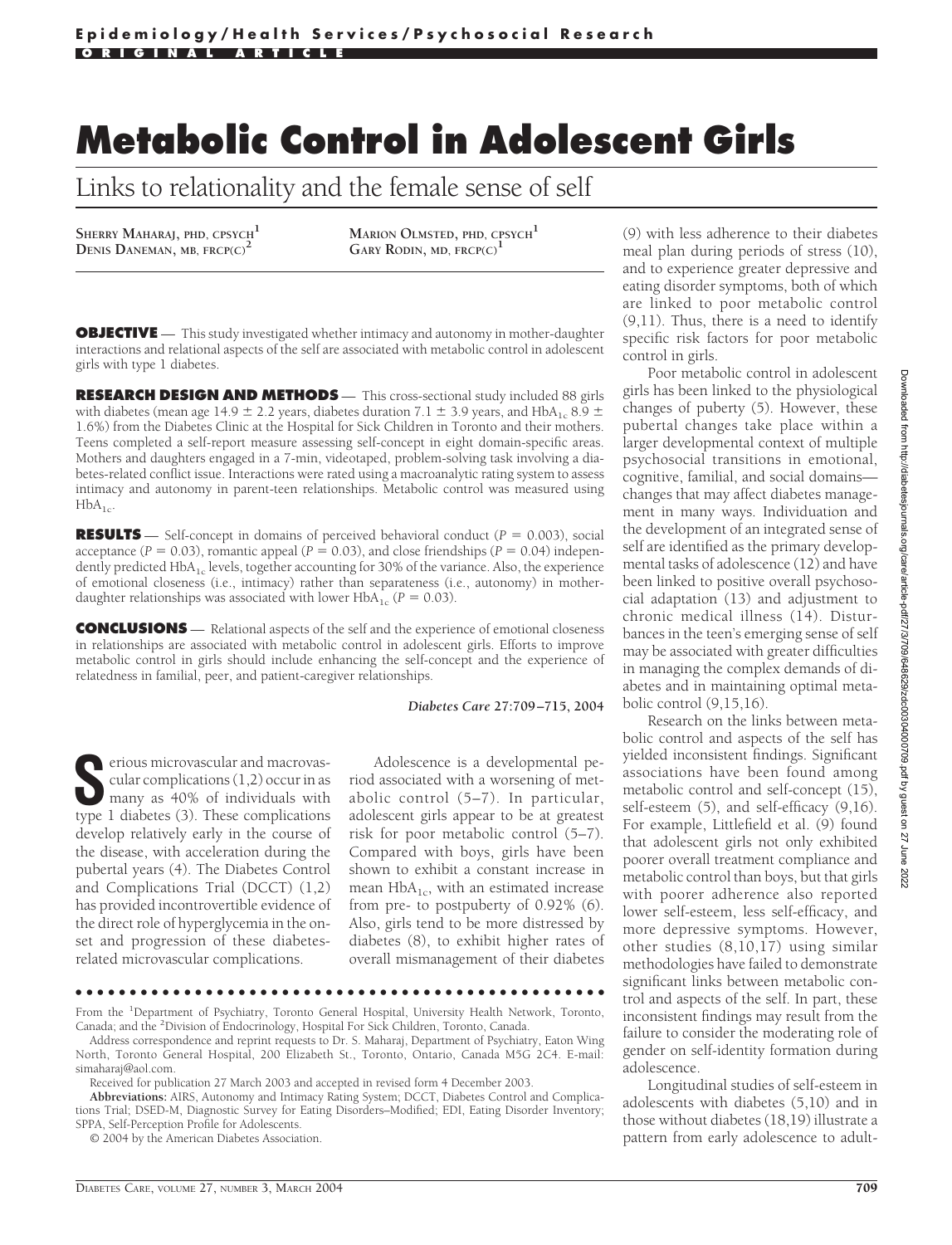hood of increasing self-esteem in males and decreasing self-esteem in females. Gender differences in self-esteem may be related to the gender-divergent pathways through which the emerging sense of self is developed and expressed (20). For girls more than boys, the sense of self emerges in a relational context, where self-esteem is defined by relationships with others (20,21). Since interpersonal adequacy is a salient aspect of many females' sense of self, it is likely that relational aspects of the self-concept will have particular relevance for their diabetes management. This link has been supported by research illustrating that the psychological sense of control in interpersonal relationships (22) and the quality of attachment to health care providers (23) significantly predict metabolic control in adult women with diabetes.

The family is the primary relational context for the emergence and differentiation of the teen's sense of self (12). Relational theorists emphasize that successful individuation during adolescence requires the simultaneous goals of developing a separate sense of self (i.e., autonomy) while maintaining emotionally close parental relationships (i.e., intimacy) (12,13). Parental communications that support the teen's separate perspective while maintaining emotional closeness, especially during periods of conflict, are the key to promoting individuation among teens (12,24). A chronic illness such as diabetes may interfere with successful individuation among adolescents (25). The complex demands of diabetes management may increase dependence upon parents at the very time that teens are struggling to achieve greater independence. This may exacerbate conflict in the negotiation of individuation and adversely impact the teen's emerging sense of self and the capacity to manage his or her diabetes (26).

Research has consistently linked metabolic control in teens to the quality of the overall family environment, with poor control associated with families characterized by high conflict and low cohesion, inadequate structure, impaired communication, and rejecting parent-child relationships (27–29). Yet, little is known about how the experience of separateness (i.e., autonomy) and connectedness (i.e., intimacy) in mother-daughter relationships is related to metabolic control in girls. Because relating to others is one of

the central organizing structures through which many females organize their self experience (20), aspects of relatedness in parent-teen relationships may be important for their diabetes adjustment. Moreover, whether aspects of the self-concept add to the prediction of metabolic control over and above family relationship variables is unknown.

This study examines how relational aspects of the self and intimacy and autonomy in mother-daughter relationships are associated with metabolic control in adolescent girls. Specifically, we investigate whether: *1*) metabolic control is associated with self-concept in domains reflecting interpersonal adequacy and with the experience of emotional closeness (i.e., intimacy) rather than separateness (i.e., autonomy) in mother-daughter interactions; *2*) adolescent self-concept contributes to variance in  $HbA_{1c}$  over and above that accounted for by motherdaughter relationships; *3*) self-concept and the quality of mother-daughter interactions are interactive predictors of  $HbA_{1c}$ ; and 4) puberty is associated with impairment in self-concept and in mother-daughter interactions.

# **RESEARCH DESIGN AND**

**METHODS** — Participants included 88 girls, 11–19 years of age  $(14.9 \pm 2.2)$ years [mean  $\pm$  SD]), who attended the Diabetes Clinic at the Hospital for Sick Children in Toronto, and their mothers. This clinic is the major primary care center for diabetes in south central Ontario. Girls with a medical illness other than type 1 diabetes or treated hypothyroidism were excluded. Participants were from middle socioeconomic class backgrounds (based on Statistics Canada socioeconomic groupings by postal code income ratings). Approximately 85% of the sample identified themselves as white. Girls had a mean ( $\pm$ SD) body weight of 58.9  $\pm$ 12.7 kg, with a mean BMI of  $22.6 \pm 3.7$ kg/m<sup>2</sup>. The average age of diabetes onset was  $7.9 \pm 4.0$  years, with a mean diabetes duration of  $7.1 \pm 3.9$  years. Average HbA<sub>1c</sub> levels were 8.9  $\pm$ 1.6%. Mothers ranged in age from 44 to 59 years (53.7  $\pm$ 5.5 years [mean  $\pm$  SD]) and, on average, had completed 1–2 years of college, university, or specialized training. Four mothers (4.5%) reported having diabetes.

# Measures

**Self-concept.** Self-concept was assessed by teens' responses on the Self-Perception Profile for Adolescents (SPPA) (30). This 28-item measure assesses eight domainspecific areas of self-concept and global self-worth. Four of the eight domains reflect interpersonal aspects of the self (i.e., romantic appeal, close friendships, social acceptance, and physical appearance), and four domains reflect achievementrelated aspects of the self (i.e., job competence, scholastic competence, athletic competence, and behavioral conduct). The SPPA first asks the teen to choose one of two statements that most closely resembles the kind of teen she or he is and then to select whether the chosen statement is "really true for me" or "sort of true for me." The SPPA has been widely used with diabetic and nondiabetic populations and demonstrates good reliability and validity (30).

**Intimacy and autonomy.** Intimacy and autonomy in mother-daughter relationships were assessed using videotaped interactions of mothers and daughters completing a diabetes-related problemsolving task based on Strodtbeck's (31) "revealed differences" procedure. Mothers and teens were asked to independently identify and rank their three most conflictual diabetes-related issues from a list of six problem areas, including responsibility for diabetes self-care, participation in social/recreational activities, impact of diabetes on school, effect of diabetes on feeling overprotected, diet/ eating behaviors, and family/peer support of diabetes. The topic rated by both mother and daughter as generating the most conflict was selected for discussion. They were instructed to recall the last time that they discussed this topic and to continue that conversation for 7 min, with each member presenting and defending her position on the issue, and then to attempt to reach a consensus. After delivering the instructions, the researcher started the video recording and exited the room.

Interactions were rated using the Autonomy and Intimacy Rating System (AIRS) (32). The AIRS is a macroanalytic coding system that rates communication patterns on 15 dimensions that reflect the ways in which autonomy (i.e., the ability to delineate clear boundaries between one's thoughts and feelings with those of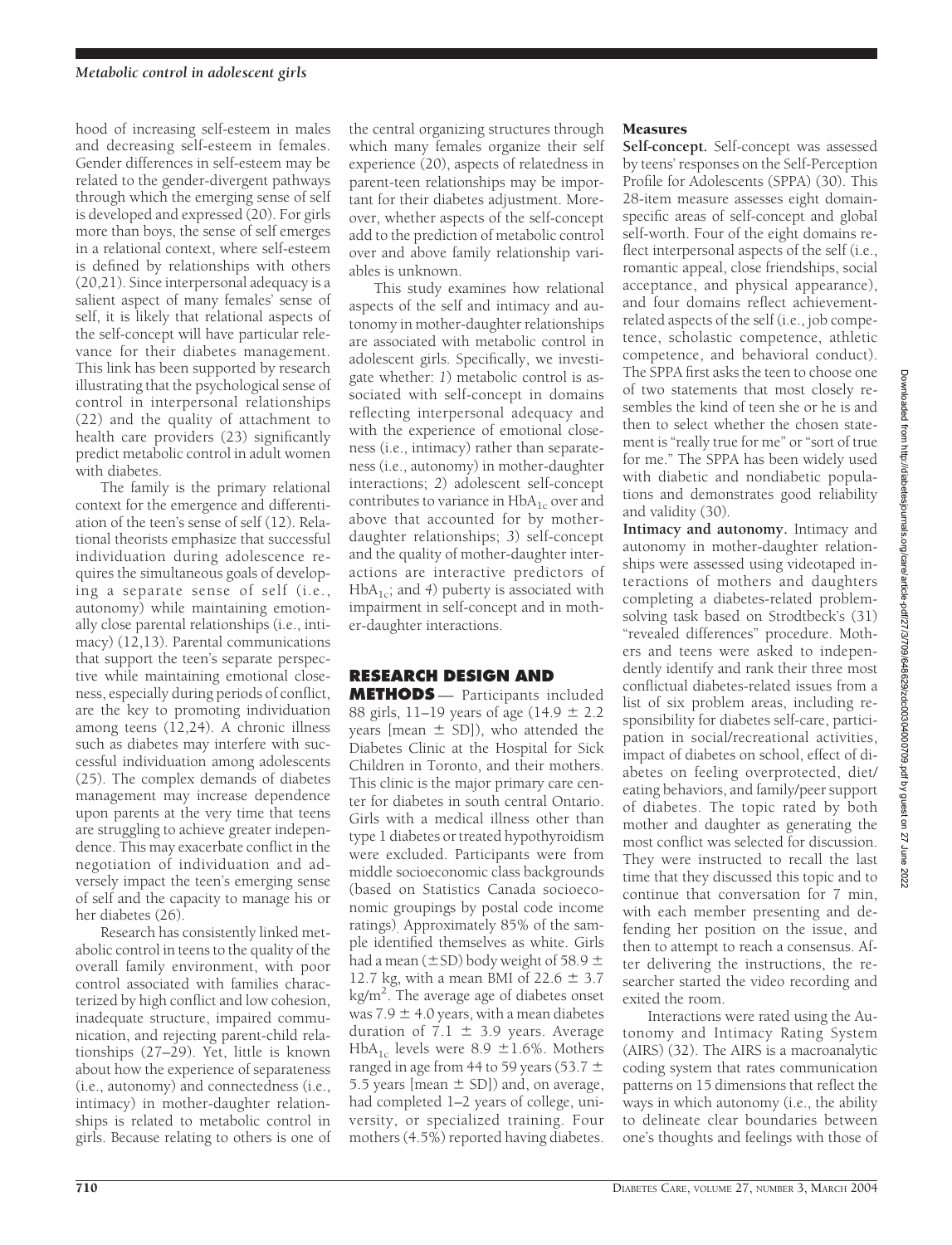This category included girls who reported *1*) no disordered eating or weight loss behaviors over the preceding 3 months (as assessed by the DSED-M) and *2*) no disturbed eating or body attitudes, as indicated by scores of  $\leq$ 9 on the Drive for Thinness,  $<$  5 on the Bulimia, and  $<$  15 on

the other and to coordinate one's needs with those of the other) and intimacy (i.e., the sharing of thoughts, feelings, and experiences through which closeness, support, and validation are derived) are negotiated in these relationships. Each dimension is scored on a 6-point Likert scale in which a score of  $\vec{0}$  reflects the most constraining interaction style and a score of 6 represents the most facilitating style.

Exploratory factor analysis of the AIRS, using principal component analysis, revealed a three-factor solution (accounting for 87% of the overall variance), each with five individual subscales:

*1*) Adolescents' Expression of Autonomy: This factor evaluates the adolescent's level of autonomy, including the Ability to Articulate Separate Views, Age-Appropriate Independence and Responsibility-Taking, Style of Presenting Concerns, Perspective-Taking, and Permeability/Openness to the Other (Cronbach's  $\alpha = 0.92$ ).

*2*) Mothers' Facilitation of Autonomy: This factor evaluates the mother's support or constraint of the teen's autonomy, including the Articulation of Separate Views, Appropriate Promotion of Independence and Responsibility-Taking, Style of Presenting Concerns, Perspective-Taking, and Permeability/Openness (Cronbach's  $\alpha = 0.89$ ).

*3*) Mother-Daughter Intimacy: This factor evaluates the Quality of Emotional Expression, Emotional Attunement, Quality of Affective Engagement, Mood and Feeling Tone, and Conflict Resolution Style (Cronbach's  $\alpha = 0.91$ ).

**Metabolic control.** Metabolic control was assessed using  $HbA_{1c}$ , which was measured by high-pressure liquid chromatography (nondiabetic range, 4–6%; BioRad Variant).  $HbA_{1c}$  assessed by this method is  $\sim 0.3\%$  higher than that reported in the DCCT (1,2).

**Puberty.** Adolescents were classified into one of four stages of pubertal development based on their age of onset of menarche and Tanner stage of physical development (33), as determined by physician examination (derived from the teen's medical chart at the time of study participation). The prepubertal to early pubertal stage included females at Tanner stages 1 or 2, who have not yet started to menstruate. The middle pubertal stage included females at Tanner stages 3 or 4, with no menses. The late pubertal stage included females at Tanner stage 4, who

began menstruating  $\leq 1$  year ago. The postpubertal stage included females at Tanner stage 5, who began menstruating  $>1$  year ago.

**Age of diabetes onset and eating disturbances.** Age of diabetes onset and eating disturbances were controlled in our study because they have been identified as risk factors for poor metabolic control (11,32) and have been linked to self-concept deficits in adolescent girls (34,35). Age of diabetes onset was derived from the teen's medical chart. Eating disturbance was determined based on the teen's responses to two self-report measures of disordered eating and weight loss behaviors [i.e., the Eating Disorder Inventory (EDI) (36) and the Diagnostic Survey for Eating Disorders–Modified (DSED-M) (37)]. See Maharaj et al. (32) for a description of the eating disorder measures and the severity of disordered behaviors reported. Based upon self-reported symptoms, girls were categorized as:

*1*) Highly eating disturbed  $(n = 18)$ : This category included girls who reported both *1*) disturbed eating and/or body attitudes, as indicated by scores of  $\geq 9$  on the Drive for Thinness,  $\geq 5$  on the Bulimia, or  $\geq$ 15 on the Body Dissatisfaction subscales of the EDI and *2*) engaging in one or more disordered eating and/or weight loss behaviors, including binge eating, self-induced vomiting, laxative/ diuretic use, insulin omission to promote weight loss, or complete food avoidance, at a frequency of at least 2–3 times a month to  $>1$  time a day over the preceding 3 months (as assessed by the DSED-M).

2) Mildly eating disturbed  $(n = 30)$ : This category included girls who reported one or both of the following: *1*) engaging in one or more of the above disordered eating and/or weight loss behaviors at a frequency of  $\leq 1$  time a month over the preceding 3 months (as assessed by the DSED-M) and/or *2*) disturbed eating or body attitudes, as indicated by the cutoff scores listed above on any of the three subscales of the EDI.

3) Non–eating disturbed  $(n = 40)$ :

the Body Dissatisfaction subscales of the EDI.

#### Study procedure

Subject recruitment was linked to a larger study of family functioning and eating disturbances among girls with diabetes (32,35). Eligible girls were identified from a master list of patients of the Hospital for Sick Children Diabetes Clinic and contacted by telephone or directly during a regular clinic visit. Completed questionnaires were received from 113 of the 147 adolescents and mothers who consented to participate in the family study (77% return rate). In addition, 88 of these teens and mothers completed the videotaped problem-solving tasks. Participants in the study did not differ from nonparticipants in demographic or diabetes-related characteristics.

Videotaped interactions were conducted in a private room at the Hospital for Sick Children. All interactions were rated by coders trained in the AIRS to achieve a minimum level of interrater reliability, which was defined as 80% exact agreement on each code. Acceptable levels of interrater reliability were obtained across all codes: 78–87% exact agreement (mean 83%) and 0.74–0.83 Cohen's  $\kappa$  (mean 0.80).

#### Statistical analyses

Research questions were examined using multiple regression analyses. Questions 1 and 2 were addressed using regression analyses that were stepwise and hierarchical. That is, subsets of variables went into the model in blocks that were entered in a predetermined order (i.e., hierarchical) and variables within each block were entered in steps based on their *P*-to-enter values (i.e., stepwise). Research questions 3 and 4 were examined using hierarchical regression analyses. For all analyses, pubertal stage, eating disturbance status, and age of diabetes onset were entered as covariates; they were forced into the model as the first three hierarchical blocks. Nonsignificant terms were removed to conserve degrees of freedom and to maximize power. The full regression model is presented in Table 1. Examination of the conditioning index and variance proportions illustrated no multicollinearity within any of the regression models.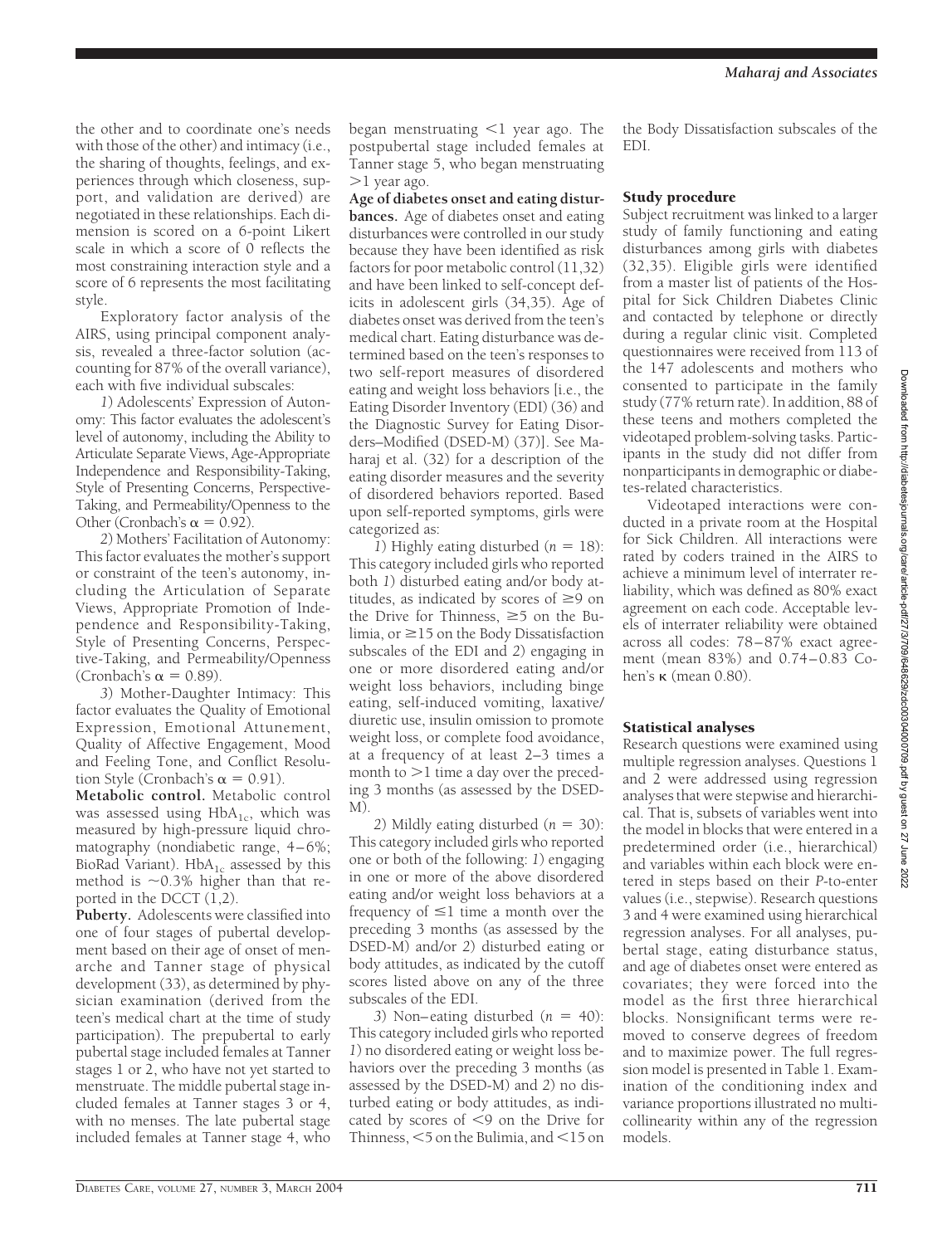| Source of variation                    |           | $SE-B$ | $R^2$ | Adjusted<br>$R^2$ | F<br>change | $\boldsymbol{P}$ |
|----------------------------------------|-----------|--------|-------|-------------------|-------------|------------------|
|                                        | $\beta^*$ |        |       |                   |             |                  |
| Block 1: covariates                    |           |        |       |                   |             |                  |
| Eating disturbance status              | 0.16      | 0.09   | 0.06  | 0.05              | 4.21        | 0.04             |
| Pubertal stage†                        |           |        |       |                   |             | NS.              |
| Age of diabetes onset†                 |           |        |       |                   |             | NS.              |
| Block 2: mother-daughter relationships |           |        |       |                   |             |                  |
| Intimacy                               | $-0.29$   | 0.10   | 0.18  | 0.15              | 4.77        | 0.03             |
| Daughter's autonomy†                   |           |        |       |                   |             |                  |
| Mother's promotion of autonomy†        |           |        |       |                   |             |                  |
| Block 3: adolescent self-concept       |           |        |       |                   |             |                  |
| Behavioral conduct                     | $-0.41$   | 0.08   | 0.29  | 0.26              | 8.52        | 0.005            |
| Social acceptance                      | 0.35      | 0.07   | 0.35  | 0.32              | 4.98        | 0.03             |
| Romantic appeal                        | $-0.31$   | 0.06   | 0.41  | 0.37              | 5.60        | 0.03             |
| Close friendships                      | $-0.25$   | 0.07   | 0.46  | 0.41              | 4.67        | 0.04             |
| Physical appearance†                   |           |        |       |                   |             | <b>NS</b>        |
| Job competence†                        |           |        |       |                   |             | <b>NS</b>        |
| School competence†                     |           |        |       |                   |             | NS               |
| Athletic competence†                   |           |        |       |                   |             | NS               |
| Global self-worth†                     |           |        |       |                   |             | <b>NS</b>        |

*F* change = 6.18, *P* = 0.0003; overall *F* (6,60) = 5.25, *P* = 0.0001. \*Coefficients are the  $\beta$  values at the end of the block in which they are located; †variable eligible for entry but removed due to nonsignificant contribution to the model.

# **RESULTS**

#### Research question 1a: Which aspects of the self-concept are associated with  $HbA_{1c}$  in girls?

 $HbA_{1c}$  was regressed on nine self-concept dimensions in a stepwise manner, with the covariates forced into the model hierarchically. Pubertal stage and age of diabetes onset were nonsignificant covariates and were removed from the model. After controlling for eating disturbance status  $(P = 0.04)$ , self-concept significantly predicted  $HbA_{1c}$  (*F* [5,61] = 5.91, *P* = 0.0002), accounting for 30% of the overall variance. Specifically, perceived behavioral conduct  $(P = 0.003)$ , social  $acceptance (P = 0.03)$ , romantic appeal  $(P = 0.03)$ , and close friendships  $(P =$ 0.04) were found to independently predict  $HbA_{1c}$ . Higher  $HbA_{1c}$  levels were associated with poorer perceptions of one's behavioral conduct, romantic appeal, and close friendships and were associated with more positive perceptions of social acceptance.

#### Research question 1b: How is the experience of intimacy and autonomy in mother-daughter relationships associated with  $HbA_{1c}$ ?  $HbA_{1c}$  was regressed on the intimacy and autonomy dimensions in a stepwise man-

ner, with the covariates forced into the model hierarchically. Puberty and age of diabetes onset were nonsignificant covariates. After controlling for eating distur $bances (P = 0.04)$ , mother-daughter relationship variables significantly predicted HbA<sub>1c</sub> (*F* [2,65] = 3.18, *P* = 0.04), accounting for 12% of the overall variance. Specifically, mother-daughter intimacy independently predicted  $HbA_{1c}$  $(P = 0.03)$ , with higher HbA<sub>1c</sub> associated with less intimacy in mother-daughter interactions.

#### Research question 2: Does adolescent self-concept add to the prediction of  $HbA_{1c}$  over and above that contributed by mother-daughter relationships?

Mother-daughter relationship dimensions, followed by self-concept variables, were entered into a stepwise regression model in hierarchical blocks, with  $HbA_{1c}$ as the criterion variable. Because puberty and age of diabetes onset were nonsignificant covariates, eating disturbance status was the first block of entry. Nonsignificant terms were removed from the model to conserve degrees of freedom and to identify the most heuristic predictive model. Table 1 shows the final full model.

This model contributed significantly to the prediction of  $HbA_{1c}$  (*F* [6,60] = 5.25,  $P = 0.0001$ ), accounting for 46% of the overall variance. After controlling for mother-daughter relationships ( $P = 0.03$ ,  $R^2$  change = 0.12), self-concept dimensions significantly predicted metabolic  $control (P = 0.0003)$ , accounting for 28% of the overall variance in  $HbA_{1c}$  levels.

#### Research question 3: Are selfconcept and mother-daughter relationships interactive predictors of metabolic control?

Self-concept variables, mother-daughter relationship dimensions, and selfconcept by mother-daughter relationship interaction terms were separately entered into a hierarchical regression analysis, with  $HbA_{1c}$  as the criterion variable. Since puberty and age of diabetes onset were nonsignificant covariates, eating disturbance status was retained as the first block of entry. While the self-concept (*R*<sup>2</sup>  $change = 0.30, P = 0.0006)$  and motherdaughter relationship ( $R^2$  change = 0.12,  $P = 01$ ) main effect terms were significant predictors of  $HbA_{1c}$ , the self-concept by mother-daughter relationship interaction terms were not significant contributors to the model  $(R^2 \text{ change} = 0.03, P = \text{NS})$ .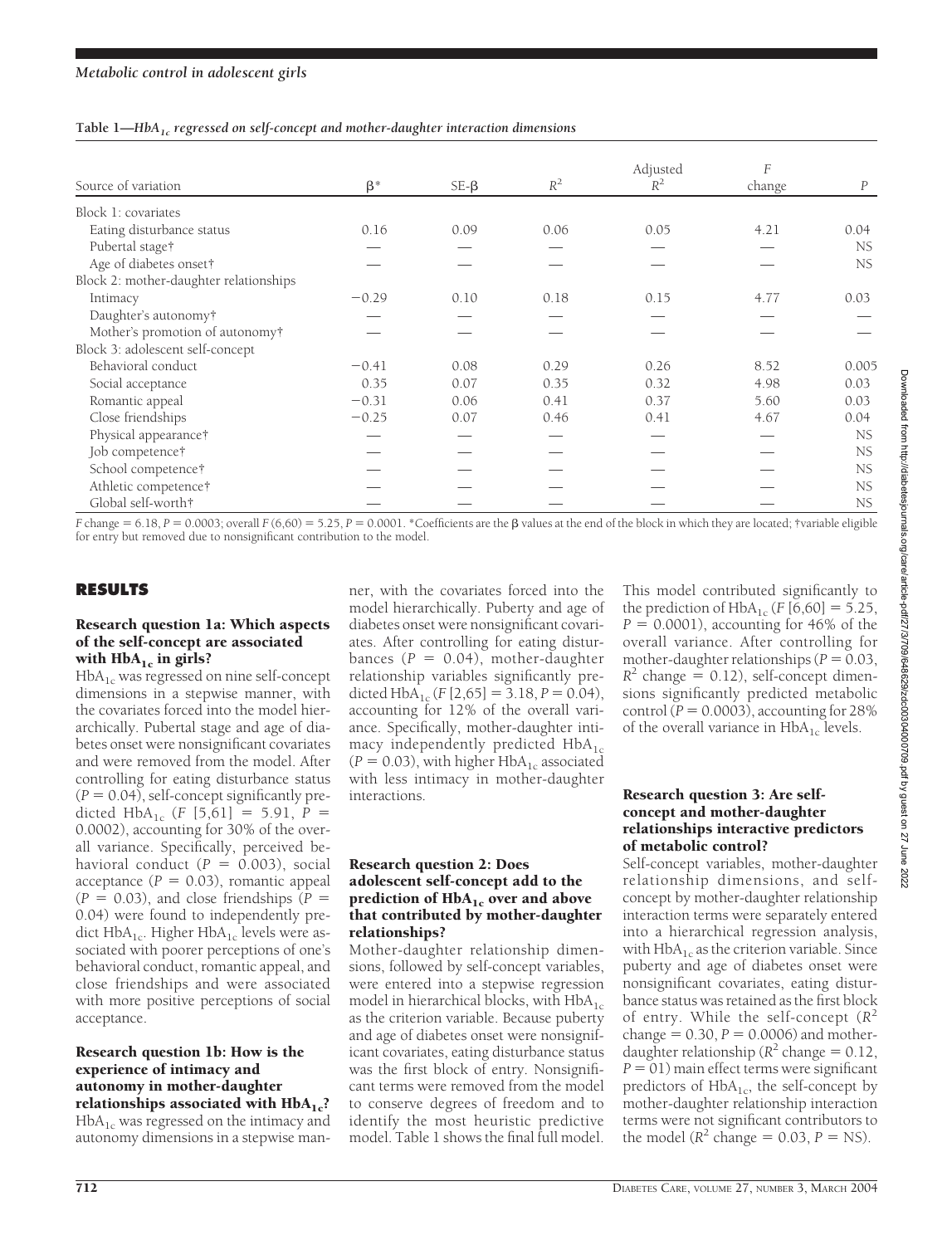# Research question 4: What is the relationship among pubertal stage, self-concept, and mother-daughter relationships?

Self-concept and mother-daughter relationship dimensions were separately regressed on pubertal stage in a hierarchical regression analysis (results not shown). After controlling for age of diabetes onset and eating disturbances, pubertal stage significantly predicted *1*) self-concept in domains of behavioral conduct  $(P =$  $(0.04)$ , romantic appeal  $(P = 0.003)$ , close friendships  $(P = 0.01)$ , and perceived physical appearance  $(P = 0.04)$ , accounting for 6, 13, 9, and 5% of the variance, respectively, and *2*) intimacy in motherdaughter interactions  $(P = 0.006)$ , accounting for 11% of the overall variance. Correlations revealed that advancing pubertal development is associated with poorer self-concept and with less motherdaughter intimacy.

**CONCLUSIONS** — Consistent with previous research findings (9,15,16), this study demonstrates that self-concept significantly predicts metabolic control in adolescent girls. For example, positive perceptions of one's behavioral conduct (i.e., the ability to act the way one is supposed to and avoid "getting into trouble") was associated with lower  $HbA_{1c}$  levels. Diabetes is a chronic medical illness that is largely regulated by behavioral adaptation (16). Achieving and maintaining good metabolic control requires adherence to a complex, multicomponent treatment regimen that is difficult for many teens to master (38). Teens with a vulnerable sense of self, who lack confidence in the ability to plan and to purposefully execute behavioral requirements, may be more impaired in their ability to adequately manage the complex demands of diabetes (9,15,16). These difficulties may further contribute to heightened feelings of helplessness and ineffectiveness. Thus, a positive self-concept may be an important developmental buffer that promotes successful adaptation among adolescent girls with diabetes who face concomitant stresses associated with the demands of a chronic illness and the developmental transitions of adolescence.

Our study demonstrates that metabolic control in adolescent girls is also associated with relational aspects of the selfconcept, including perceptions of social acceptance, close friendships, and ro-

mantic appeal. For many girls, the emerging sense of self is defined in relation to others (20), whereby self-esteem is based on relatedness and interpersonal adequacy (20). Furthermore, results revealed that continued relatedness (i.e., intimacy) rather than separateness (i.e., autonomy) in mother-daughter relationships was most predictive of the quality of metabolic control in girls. The capacity of mothers and daughters to maintain intimacy, characterized by emotional attunement and continued affective sharing, during discussions of diabetes-related conflict issues is associated with lower  $HbA_{1c}$  levels. Thus, families that promote behavioral independence around diabetes self-care at the expense of continued emotional support might be problematic for girls whose adjustment to diabetes may require sharing and validation of their emotional experience, in addition to instrumental support. Study findings suggest that efforts to improve metabolic control in adolescent girls should pay particular attention to enhancing the selfconcept and the experience of relatedness in family, peer, and patient-caregiver relationships.

Adolescent girls are at particular risk for poor metabolic control, especially during the pubertal years (5,6). In addition to biological transformations, puberty is a time of multiple psychosocial transitions. Our findings illustrate that advancing pubertal development is associated with less intimacy during motherdaughter discussions of diabetes-related concerns and with more negative selfevaluations in multiple domains of the self-concept, including behavioral conduct, romantic appeal, close friendships, and physical appearance. Importantly, we have shown that impairment in these domains (with the exception of perceived physical appearance) is linked to poor metabolic control in adolescent girls. Future research on the links between puberty and diabetes-related outcomes should determine whether puberty enhances vulnerability for poor metabolic control in adolescent girls through its adverse impact on the self-concept.

The study findings illustrate that perceived social acceptance among girls is associated with higher  $HbA_{1c}$ . This is consistent with previous research (10), which has demonstrated significant links between popularity among girls and poorer metabolic control. Strivings for so-

cial acceptance may be problematic for girls with a chronic medical illness such as diabetes, which makes them feel "different"from their nondiabetic peers. Vulnerable girls who seek social acceptance and connection may be more likely to conform to social pressures to engage in behaviors that may adversely impact metabolic control (39). Since our study did not include a measure of self-care behaviors to test this possibility, further research is necessary to examine the links between perceived social acceptance, peer conformity, and diabetes-related self-care behaviors.

While our study findings are consistent with previous research that has linked the quality of family interactions to metabolic control among teens (27–29), we demonstrated that adolescent selfconcept is a more powerful predictor of  $HbA_{1c}$  in girls. More specifically, selfconcept accounted for 28% of the variance in  $HbA_{1c}$  over and above that accounted for by mother-daughter relationships. Since the quality of parent-teen communications has been identified as a key in promoting or constraining the teen's emerging sense of self, it may be that self-concept is a more proximal determinant of diabetes outcomes, whereas family communication patterns are more distally related.

This study explored how the subjective sense of self and the experience of intimacy and autonomy in motherdaughter relationships are associated with diabetes outcomes in adolescent girls. However, because we did not examine similar correlates in adolescent boys with diabetes, we cannot make conclusions regarding the gender-specific nature of these interrelationships. Additionally, the absence of father-daughter interactions is a limitation of the current study. Further research is necessary to advance our understanding of how the experience of intimacy and autonomy in relationships with girls and boys and their fathers may be differentially associated with diabetesrelated outcomes. Finally, conclusions regarding the role of adolescent selfconcept and mother-daughter interactions as predictors of metabolic control must remain tentative because the cross-sectional nature of this study does not allow us to determine the direction of influence among these factors. Whether disturbances in the sense of self and in the experience of emotional connectedness in

Downloaded from http://diabetesjournals.org/care/article-pdf/27/3/709/648629/zdc00304000709.pdf by guest on 27 June 2022 Downloaded from http://diabetesjournals.org/care/article-pdf/27/3/709/648629/zdc00304000709.pdf by guest on 27 June 2022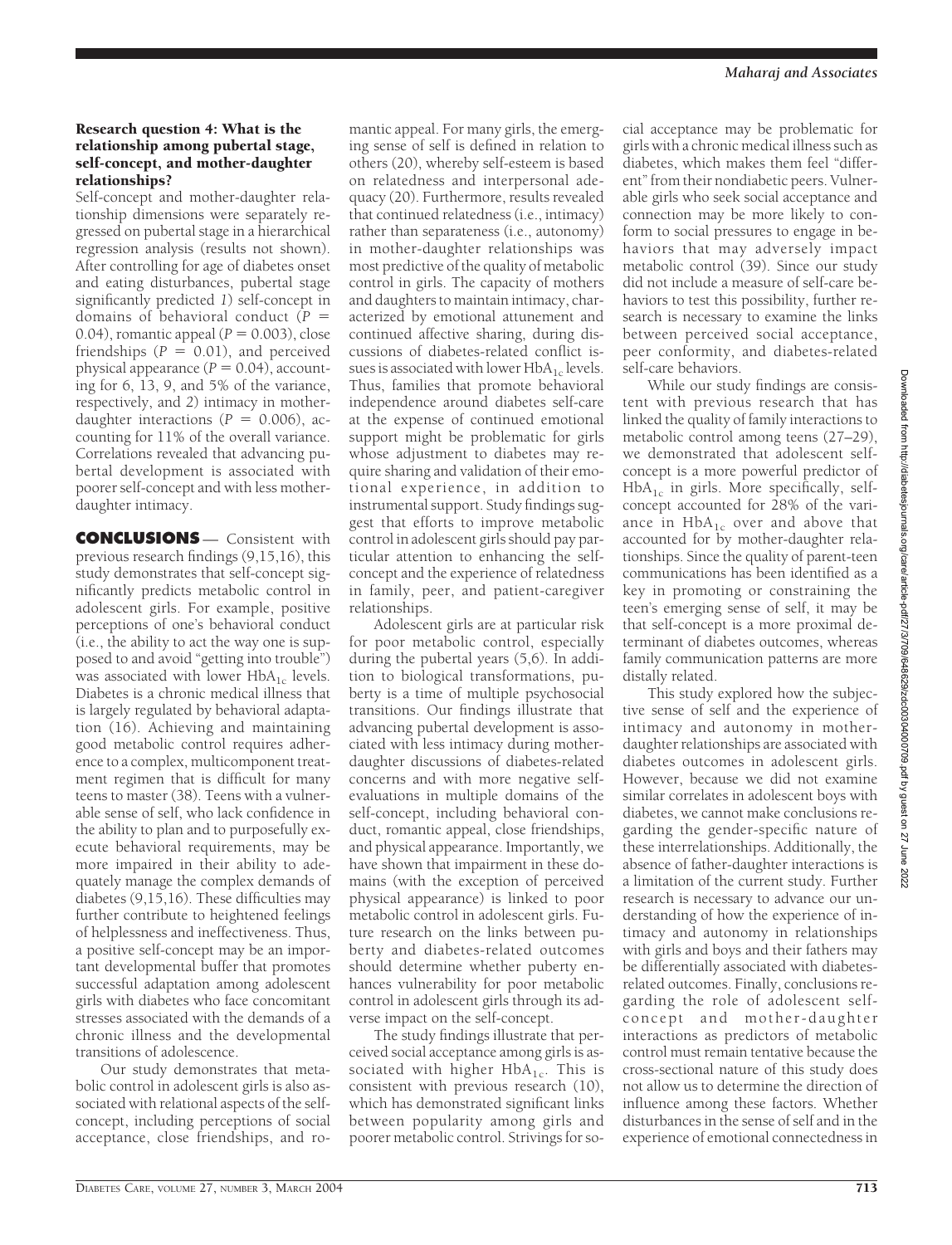mother-daughter interactions are predisposing factors or consequences of poor metabolic control is unclear. In the absence of a prospective methodology or the demonstration of behavioral mediation, the alternative interpretation that glycemic control predicts self-concept cannot be ruled out by the current study findings.

**Acknowledgments**— This project was supported, in part, by the Banting and Best Diabetes Centre (to S.M.), the Canadian Diabetes Association (grant no. 1060), and the Canadian Institutes of Health Research (Medical Research Council of Canada [grant no. MA-12855] and Social Sciences and Humanities Research Council of Canada [to S.M.]).

We gratefully acknowledge the participants in our study and the staff at the Hospital for Sick Children Diabetes Clinic who facilitated our research and the efforts of the many research assistants who assisted with the study.

### **References**

- 1. Diabetes Control and Complications Trial (DCCT) Research Group: The effect of intensive treatment on the development and progression of long-term complications in insulin-dependent diabetes mellitus. *N Engl J Med* 329:977–986, 1993
- 2. Diabetes Control and Complications Trial (DCCT) Research Group: Effect of intensive diabetes treatment on the development and progression of long-term complications in adolescents with insulin-dependent diabetes mellitus: Diabetes Control and Complications Trial. *J Pediatr* 125:177–188, 1994
- 3. Nathan DM: Long-term complications of diabetes mellitus.*N Engl J Med* 328:1676– 1685, 1993
- 4. Kostraba JN, Dorman JS, Orchard TJ, Becker DJ, Ohki Y, Ellis D, Doft BH, Lobes LA, LaPorte RE, Drash AL: Contribution of diabetes duration before puberty to development of microvascular complications in IDDM subjects. *Diabetes Care* 12: 686–693, 1989
- 5. Bryden KS, Peveler RC, Stein A, Neil A, Mayou R, Dunger D: Clinical and psychological course of diabetes from adolescence to young adulthood. *Diabetes Care* 24:1536–1540, 2001
- 6. Dabadghao P, Vidmar S, Cameron FJ: Deteriorating diabetic control through adolescence: do the origins lie in childhood? *Diabet Med* 18:889–894, 2001
- 7. Mortensen HB, Robertson KJ, Aanstoot HJ, Danne T, Holl RW, Hougaard P, Atchinson JA, Chiarelli F, Daneman D, Dinesen B, Dorchy H, Garandeau P, Greene S, Hoey H, Kaprio EA, Kocova M, Martul P, Matsuura N, Schoenle EJ, Sovik

O, Swift PG, Tsou RM, Vanelli M, Aman J: Insulin management and metabolic control of type 1 diabetes mellitus in childhood and adolescence in 18 countries: Hvidore Study Group on Childhood Diabetes. *Diabet Med* 15:752–759, 1998

- 8. Kovacs M, Iyengar S, Goldston D, Stewart J, Obrosky DS, Marsh J: Psychological functioning of children with insulin-dependent diabetes mellitus: a longitudinal study. *J Pediatr Psychol* 15:619–632, 1990
- 9. Littlefield CH, Craven JL, Rodin GM, Daneman D, Murray MA, Rydall AC: Relationship of self-efficacy and bingeing to adherence to diabetes regimen among adolescents. *Diabetes Care* 15:90–94, 1992
- 10. Rovet J, Ehrlich R, Hoppe M: Behaviour problems in children with diabetes as a function of sex and age of onset of disease. *J Child Psychol Psychiatry* 28:477–491, 1987
- 11. Jones J, Lawson M, Daneman D, Olmsted M, Rodin G: Eating disorders in adolescent females with and without type 1 diabetes: cross-sectional study. *BMJ* 320: 1563–1566, 2000
- 12. Grotevant HD, Cooper CR: Individuation in family relationships: a perspective on individual differences in the development of identity and role-taking skill in adolescence. *Hum Dev* 29:82–100, 1986
- 13. Allen JP, Hauser ST, Bell KL, O'Connor TG: Longitudinal assessment of autonomy and relatedness in adolescent-family interactions as predictors of adolescent ego development and self-esteem. *Child Dev* 65:179–194, 1994
- 14. Hauser ST, DiPlacido J, Jacobson A, Willet J, Cole C: Family coping with an adolescent's chronic illness: an approach and three studies. *J Adolesc* 16:305–329, 1993
- 15. Tiefengruber E, Huber H, Borkenstein H, Ritter F: Interrelationships between glycemic control and psychosocial factors in diabetic children during puberty. *German J Psychol* 11:125–131, 1987
- 16. Johnston-Brooks CH, Lewis MA, Garg S: Self-efficacy impacts self-care and HbA1c in young adults with type 1 diabetes. *Psychosom Med* 64:43–51, 2002
- 17. Grossman HY, Brink SJ, Hauser ST: Selfefficacy in adolescent girls and boys with insulin-dependent diabetes mellitus. *Diabetes Care* 10:324–329, 1987
- 18. Heights R, Chubb NH, Fertman CI, Ross JL: Adolescent self-esteem and locus of control: a longitudinal study of gender and age differences. *Adolescence* 32:113– 129, 1997
- 19. Zimmerman MA, Copeland LA, Shope JT, Dielman TE: A longitudinal study of selfesteem: implications for adolescent development. *J Youth Adolesc* 26:117–141, 1997
- 20. Gilligan C: *In a Different Voice: Psycholog-*

*ical Theory and Women's Development.* 2nd ed. Cambridge, MA, Harvard University Press, 1993

- 21. Stein JA, Newcomb MD, Bentler PM: The effect of agency and communality on selfesteem: gender differences in longitudinal data. *Sex Roles* 26:465–483, 1992
- 22. Surgenor LJ, Horn J, Hudson SM: Links between psychological sense of control and disturbed eating behavior in women with diabetes mellitus: implications for predictors of metabolic control. *J Psychosom Res* 52:121–128, 2002
- 23. Ciechanowski PS, Katon WJ, Russo JE, Walker EA: The patient-provider relationship: attachment theory and adherence to treatment in diabetes. *Am J Psychiatry* 158:29–35, 2001
- 24. Silverberg S, Tennenbaum D, Jacob T: Adolescence and family interaction. In *Handbook of Social Development: A Lifespan Perspective. (Perspectives in Developmental Psychology.)* Van Hasselt VB, Hersen M, Eds. New York, Plenum Press, 1992, p. 347–350
- 25. Hauser ST: Familial contexts of ego development and self-image integration in diabetic adolescents: longitudinal studies. In *Behavioral and Psychosocial Issues in Diabetes: Proceedings of the National Conference, Madison, Wisconsin, May 1979*. Hamburg BA, Lipsett LF, Drash AL, Eds. Washington, DC, U.S. Department of Health and Human Services, National Institutes of Health, 1980, p. 65–80 (NIH publ. no. 80-1993)
- 26. Jacobson AM, Hauser ST, Willet JB, Wolfsdorf JI, Dvorak R, Herman L, De-Groot M: Psychological adjustment to IDDM: 10-year follow-up of an onset cohort of child and adolescent patients. *Diabetes Care* 20:811–818, 1997
- 27. Hansson K, Ryden O, Johnsson P: Parentrated family climate: a concomitant to metabolic control in juvenile IDDM? *Fam Syst Med* 12:405–413, 1994
- 28. Jacobson AM, Hauser ST, Lavori P, Willet JB, Cole CF, Wolfsdorf J, Dumont RH, Wertlieb D: Family environment and glycemic control: a four year prospective study of children and adolescents with insulin-dependent diabetes mellitus. *Psychosom Med* 56:401–409, 1994
- 29. Wysocki T: Associations among teen-parent relationships, metabolic control and adjustment to diabetes in adolescence. *J Pediatr Psychol* 18:441–452, 1993
- 30. Harter S: *Manual for the Self-Perception Profile for Adolescents.* Denver, CO, University of Denver Press, 1988
- 31. Strodtbeck FL: Husband-wife interactions over revealed differences. *Am Soc Rev* 16:468–473, 1951
- 32. Maharaj S, Rodin G, Connolly J, Olmsted M, Daneman D: Eating problems and the observed quality of mother-daughter in-